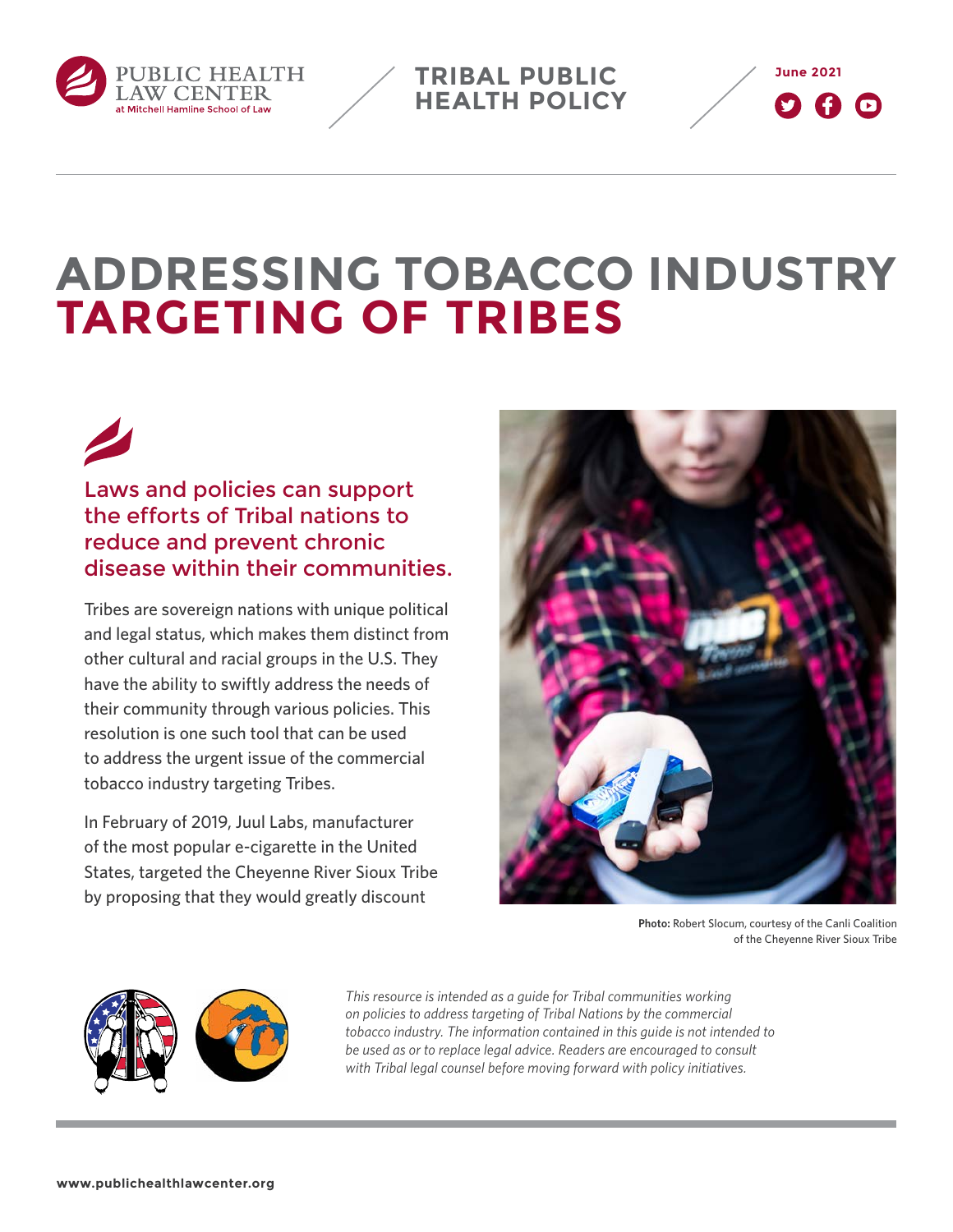



**Photo:** Robert Slocum, courtesy of the Canli Coalition of the Cheyenne River Sioux Tribe

the price of their starter kits for the Tribe. In exchange, Juul asked for the Tribe's Department of Health to promote Juul as an alternative to cigarettes alongside other cessation treatment. Juul representatives also proposed to collect data on the Tribe and improperly claimed that e-cigarettes are safe and less harmful than cigarettes.<sup>1</sup>

A September 2019 letter from the FDA to Juul revealed that these statements were part of a larger pattern of misconduct by the company, a fact which was also described by a Congressional investigative report.<sup>2</sup> The truth about e-cigarettes is that the long-term health effects of these products are not yet known. What is known is that Juul and similar e-cigarettes have been the primary driver in the rapidly increasing use of e-cigarettes among young people. The most recent figures from the 2019 National Youth Tobacco Survey indicate that over 27 percent of high school students nationwide are current users of e-cigarettes.<sup>3</sup> On top of the youth use crisis, as of early 2020, many e-cigarette users have experienced lung injuries that have not responded to traditional treatment. After the number of mysterious illnesses and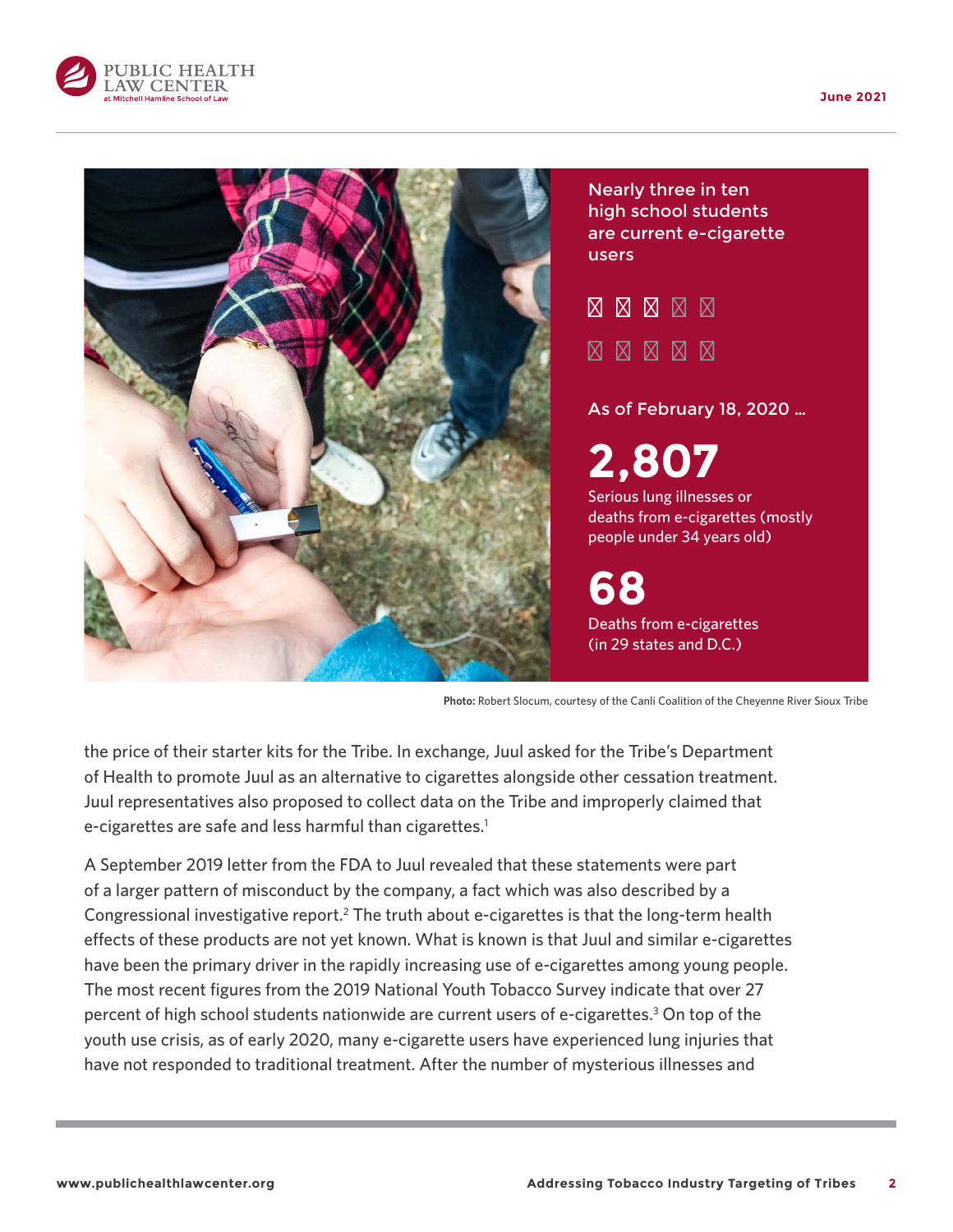

deaths peaked in September 2019, researchers identified Vitamin E acetate as the primary cause. In response to the youth crisis, in December 2019, Congress raised the minimum legal age for purchasing commercial tobacco products, including e-cigarettes, to 21 years old, and in January 2020, the FDA announced new restrictions on many flavored vaping products taking

effect on February 6, 2020.<sup>4</sup>

Because of these concerns and the concern of Tribes for the health of their own peoples, a Tribe could consider adopting a resolution in response to these crises. Below is a model resolution that addresses accepting any funding from the commercial tobacco industry, including e-cigarette companies, which Tribes could consider adapting and adopting to express a commitment to rejecting sponsorships from the commercial tobacco and e-cigarette industries. Additionally, Tribes can reach out to partner organizations such as the National Native Network, National Indian Health Board, or the Public Health Law Center for assistance with drafting policies that would address the sale or use of e-cigarettes on Tribal lands.

## Sample Resolution on Electronic Smoking Devices and Commercial Tobacco Industry Sponsorships:

[ Resolution #]

### Title: Resolution on Electronic Smoking Devices and Commercial Tobacco Industry Sponsorships

WHEREAS, the [name of Tribe], [typical language used by Tribe or Tribal Organization to declare its authority. For example: [ name of Tribe ] is a federally recognized Indian Tribe organized pursuant to the provisions of the Indian Reorganization Act of 1934, 25 U.S.C. S 461, et seq ]; and

WHEREAS, the [name of Tribe] hereby finds the cultural, spiritual, and ceremonial use of traditional tobacco is an integral part of traditional, native life; and

WHEREAS, American Indian/Alaska Native people have the highest rate of commercial tobacco use in the nation [Alternatively, Tribes could use regionally or Tribally-specific data or statistics ]; and

WHEREAS, commercial tobacco use is the leading cause of preventable death and disease and causes American Indian/Alaska Native people to suffer serious health consequences including heart disease and cancer; and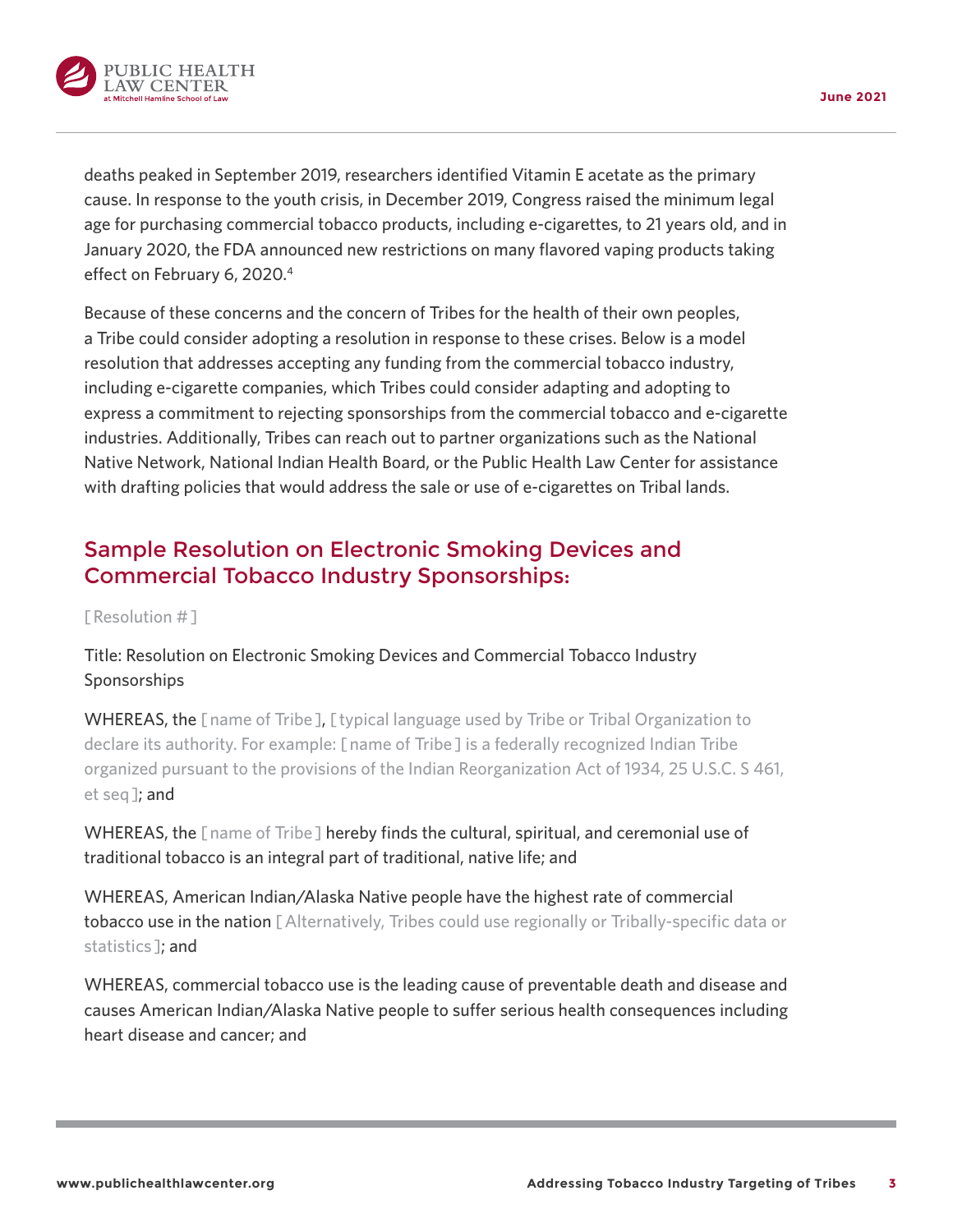

WHEREAS, electronic smoking devices (ESD) are not a proven cessation device and may maintain or restore the habit of smoking, and are causing a new generation to become addicted to nicotine; and

WHEREAS, nicotine exposure from aerosolized ESD can negatively impact developing fetuses as well as teenage brain development; and

WHEREAS, the ESD industry is deceptively marketing the products to the public — especially to young adults via social media — as a "safe" alternative to smoking and as an easy way to quit smoking tobacco cigarettes, despite no conclusive evidence; and

WHEREAS, the ESD industry entices youth with attractive flavors; and

WHEREAS, according to the 2016 U.S. Surgeon General's Report on e-cigarette use among youth and young adults, ESDs are now the most commonly used form of tobacco by youth in the United States and 85% of ESD users ages 12–17 use flavored products; and

WHEREAS, the 2018 National Youth Tobacco Survey reveals that there is a national crisis of youth use of ESDs that has been described by the U.S. Surgeon General as an epidemic and American Indian/Alaska Native leaders, teachers, and parents have reported American Indian/ Alaska Native youth have been impacted as well; and

WHEREAS, ESD use has been shown to cause heart disease and is likely the cause of severe, acute lung injuries that have resulted in several deaths nationwide; and

WHEREAS, industry leaders have directly targeted Tribal communities by misleading Tribal Councils and community members about the risks and harms associated with using ESDs; and

WHEREAS, ESD and commercial tobacco industry companies are targeting Tribes by offering their products to Tribes and providing them with incorrect information in exchange for data on Tribal members' ESD and commercial tobacco use; and

WHEREAS, testimony in front of the Subcommittee on Economic and Consumer Policy of the Committee on Oversight and Reform of the United States House of Representatives revealed that ESD companies targeted youth by speaking in high school assemblies, funding and offering schools money to accept their own anti-tobacco curriculum, and funding youth camps where they collected data on children and youth without permission; and

WHEREAS, Juul, an ESD company, has been warned by the FDA against using language that would suggest that its products are safer or that people should "switch" to its product — both claims that were made to American Indian/Alaska Native communities by the company; and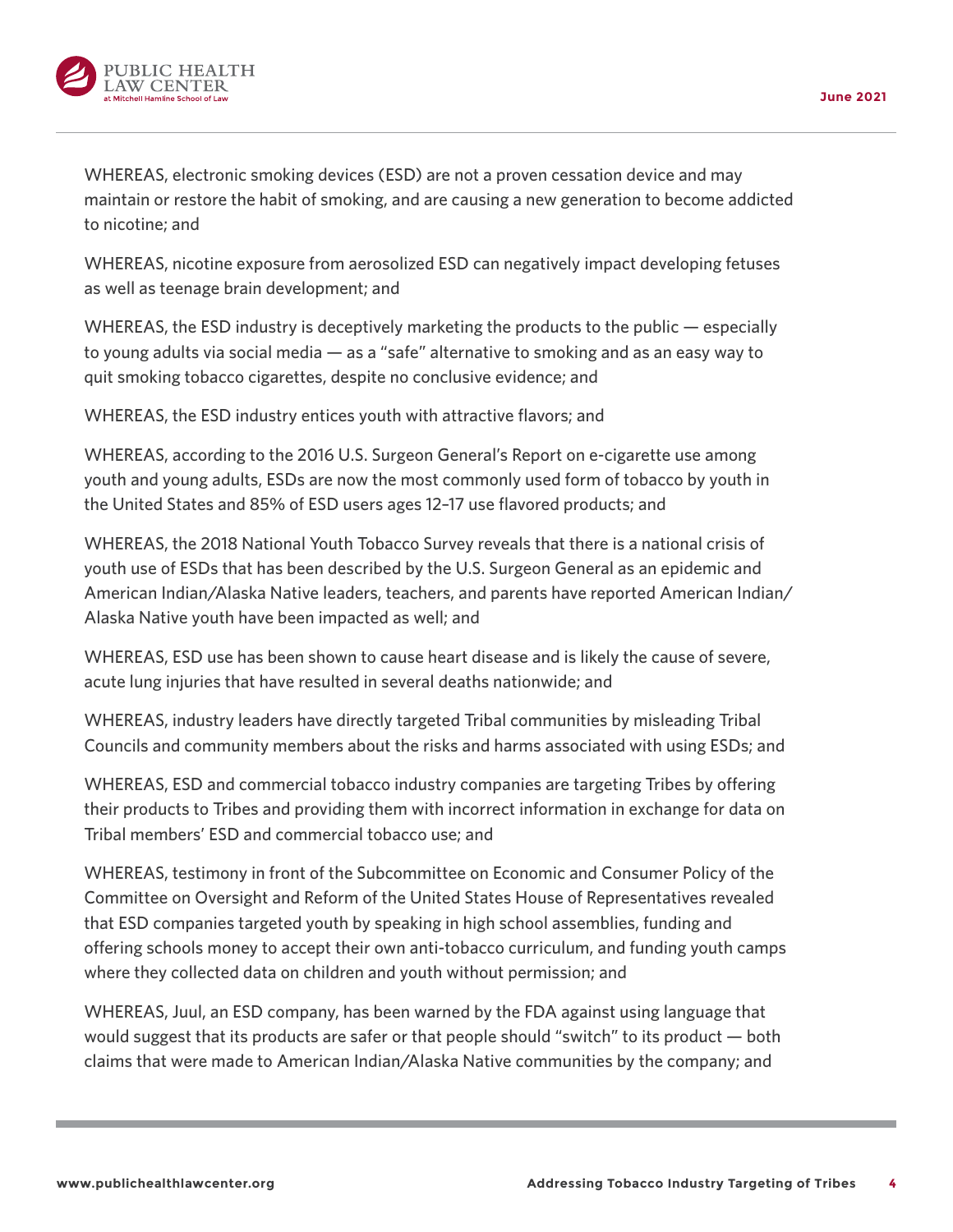

tobacco products; and

and sponsorships; and

UBLIC HEALTH **LAW CENTER** 

WHEREAS, the health of our people is of upmost importance and American Indians/Alaska Natives have taken the lead in addressing health issues in our communities.

WHEREAS, commercial tobacco industry documents establish that the industry has

WHEREAS, the use of ESDs perpetuates addiction, mimics the use of cigarettes, and

historically targeted Tribes by appropriating our images and sacred peace pipes, promoting and encouraging policies that restrict the use of traditional tobacco, and by targeting Tribal members with promotions, coupons, giveaways, gaming promotions, charitable contributions,

RESOLVED, the [ name of Tribe ] shall neither solicit nor accept any commercial tobacco, ESD or nicotine-related direct or indirect funding or sponsorship of events or activities,

RESOLVED, the [name of Tribe] shall not partner with commercial tobacco, ESD or nicotinerelated companies to further industry goals or share information on Tribal members.

RESOLVED, the [ name of Tribe ] shall not allow the commercial tobacco, ESD, or other nicotine-related companies to present at or fund programs in Tribally controlled schools, after school programs, camps, or other child or youth-related activities.

RESOLVED, the [ name of Tribe ]'s fundamental, traditional, and ceremonial use of traditional tobacco shall not be restricted or impacted in any way by this Resolution.

#### **CERTIFICATION**

I hereby certify that the above resolution was duly adopted at a regular meeting of the Tribal Council on this  $\lceil day \rceil$  of  $\lceil m \cdot d \rceil$ ,  $\lceil y \cdot ear \rceil$ , at which a quorum was present, with a vote of [ number ] for, [ number ] against, [ number ] abstentions, and [ number ] absent.

\_\_\_\_\_\_\_\_\_\_\_\_\_\_\_\_\_\_\_\_\_\_\_\_\_\_\_\_\_\_\_\_\_\_\_\_\_\_\_\_\_\_\_\_\_\_\_\_\_\_\_\_\_\_\_ \_\_\_\_\_\_\_\_\_\_\_\_\_\_\_\_\_\_\_\_\_\_\_\_\_\_\_\_\_

[name], Tribal Council President Date

#### ATTEST: \_\_\_\_\_\_\_\_\_\_\_\_\_\_\_\_\_\_\_\_\_\_\_\_\_\_\_\_\_\_\_\_\_\_\_\_\_\_\_\_\_\_\_\_\_\_\_\_\_\_\_\_\_\_\_ \_\_\_\_\_\_\_\_\_\_\_\_\_\_\_\_\_\_\_\_\_\_\_\_\_\_\_\_\_

[name], Tribal Administrator Date